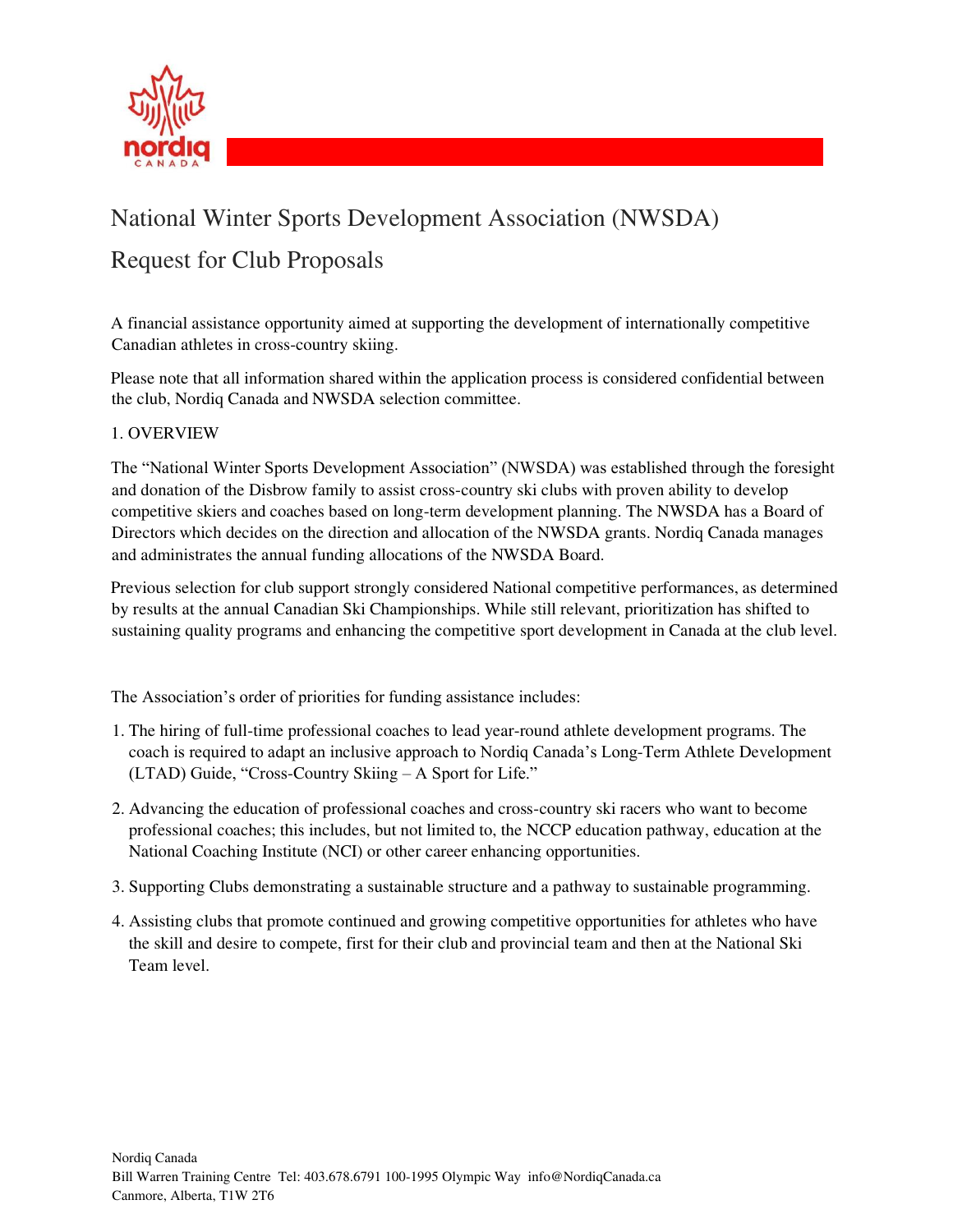

#### 2. FUNDING ASSISTANCE DISBURSEMENT FRAMEWORK

Current year applications will be scrutinized qualitatively (see proposal submission details below).

The allocation of funds in the 2022-2023 season will be based on NWSDA's priorities in alignment with the following:

- i. The quality of the club's proposed programming and the organizational support system to deliver the program;
- ii. The plan for career coaching development and education at the club level;
- iii. A demonstrated plan for financial sustainability of the club programming; iv. The quality of the application itself.

#### 3. CLUB ELIGIBILITY

- i. A Nordiq Canada affiliated cross-country ski club with a full-time coach or hiring a new fulltime coach;
- ii. The club must demonstrate a commitment to a minimum amount of job security for the coach being considered for this financial assistance. This includes a minimum two-year commitment, conditional on funding support, with a benefits package that includes a medical and insurance services plan and contribution to an RRSP plan on a matching contribution basis;
- iii. Demonstrate a commitment and investment in continued professional and quality development of all club programming and personnel.

#### 4. APPLICATION PROCESS FOR FUNDING ASSISTANCE

Submit in one PDF document the following information. Your club's application should use the following headings and in the order listed below. (maximum 10 pages; point form acceptable)

#### A. COVER LETTER (5%)

i. A one-page letter stating the amount requested (in bold) from the NWSDA and a brief overview of the clubs needs and how those funds would be utilized including the anticipated impacts. B. NWSDA APPLICATION FORM:

i. Complete APPENDIX A.

#### C. ORGANIZATION (5%):

The club must be able to demonstrate organizational effectiveness based on a team of volunteers and a healthy and vibrant development system based on the LTAD model.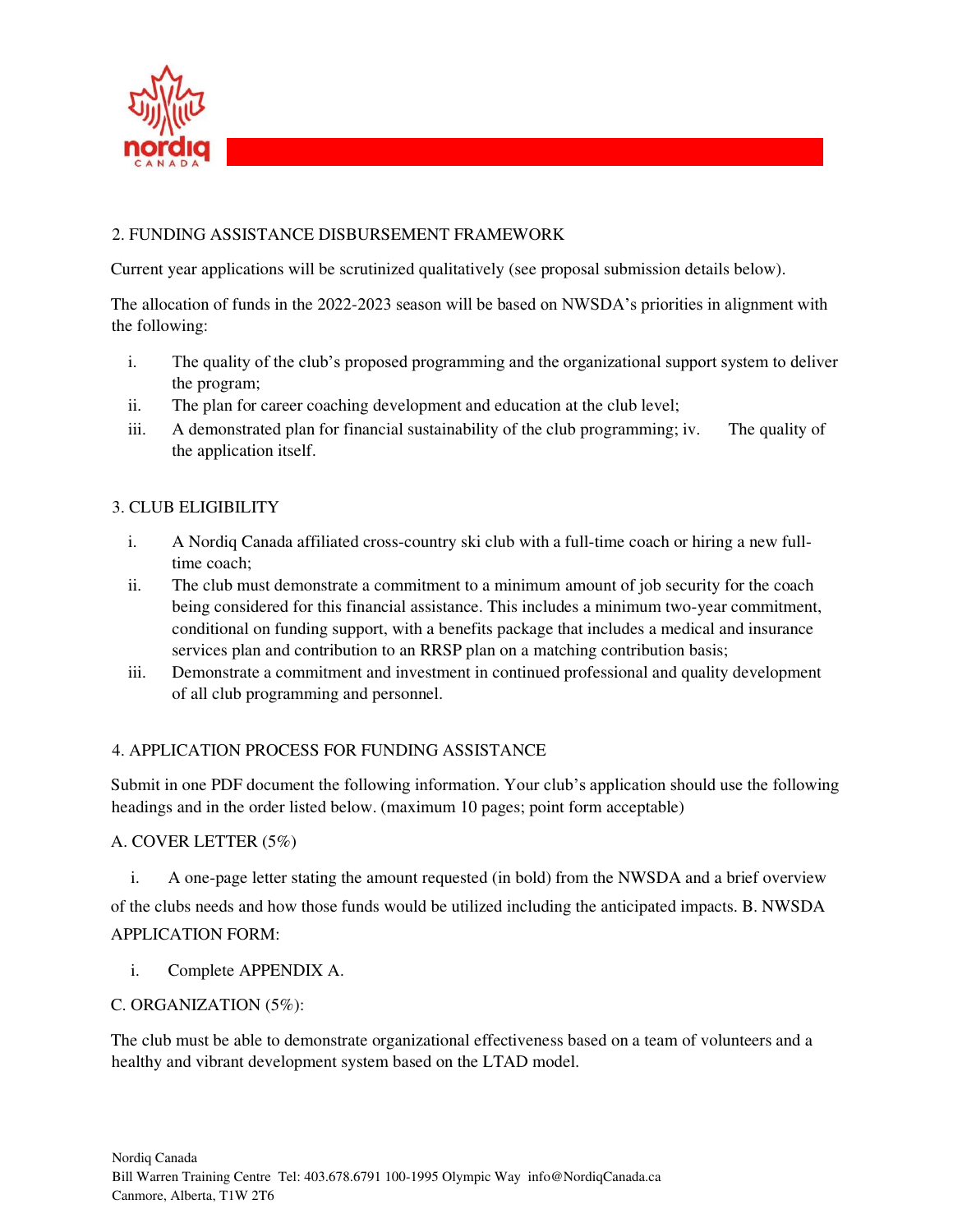

Please provide:

- i. Club Organizational chart and table of programs (Learning to Train through Training to Compete stages of LTAD) which will include the number of athletes and coaches in each of the LTAD stages of the club's program.
- ii. Please indicate how receiving grant support contributes to future self-sustainability.

# D.PROGRAM DESCRIPTION AND AN OPERATIONAL PLAN (30%)

Describe how the club will enhance the current programs and target the needs of development athletes aspiring to achieve excellence in the sport at the international level. In view of sustainable athlete development, please provide insight into the following:

- I. For recipients of the 2021-22 NWSDA program, please describe how further funding will build upon recent accomplishments and advancements.
- II. For first time applications, or for clubs not having received support during the 2021-22 fiscal year, please describe the identified gaps targeted through NWSDA support.
- III. For all applicants, describe how will your proposed programming and efforts will feed into and contribute to the success of the national program?

# E. COMPREHENSIVE COACHING PLAN (25%)

Outline the professional development and a career path for the designated club coach grant recipient. This should include:

- I. The coach's job description and work plan;
- II. The coaches' education objectives and learning plan (if a previous recipient of the fund, please provide proof of the ability to follow through on the previous year's coach education plan);
- III. Description of coach salaries, benefits packages and how these align with local costs of living.

# F. PROVINCIAL AND NATIONAL COLLABORATION (15%)

Briefly detail how your club aligns and collaborates within your Provincial and National structures (i.e.: participation at: training camps, provincial race circuit, AGM, Canada Cup, National Championships, committees, etc.).

# G.CLUB PERFORMANCE ACHIEVEMENTS (10%)

- I. List the Club's most significant achievements over the past year. i.e.: National's Club Overall ranking; National's Club Junior ranking; Provincial ranking and/or results; list of athletes who qualified for Provincial teams, National Teams, National Development Teams; World Junior and U23 Championships and athletes graduated to NST senior programs over the last 8 years, coach placements on international tours, etc.
- II. Please describe how the club monitors athlete progression.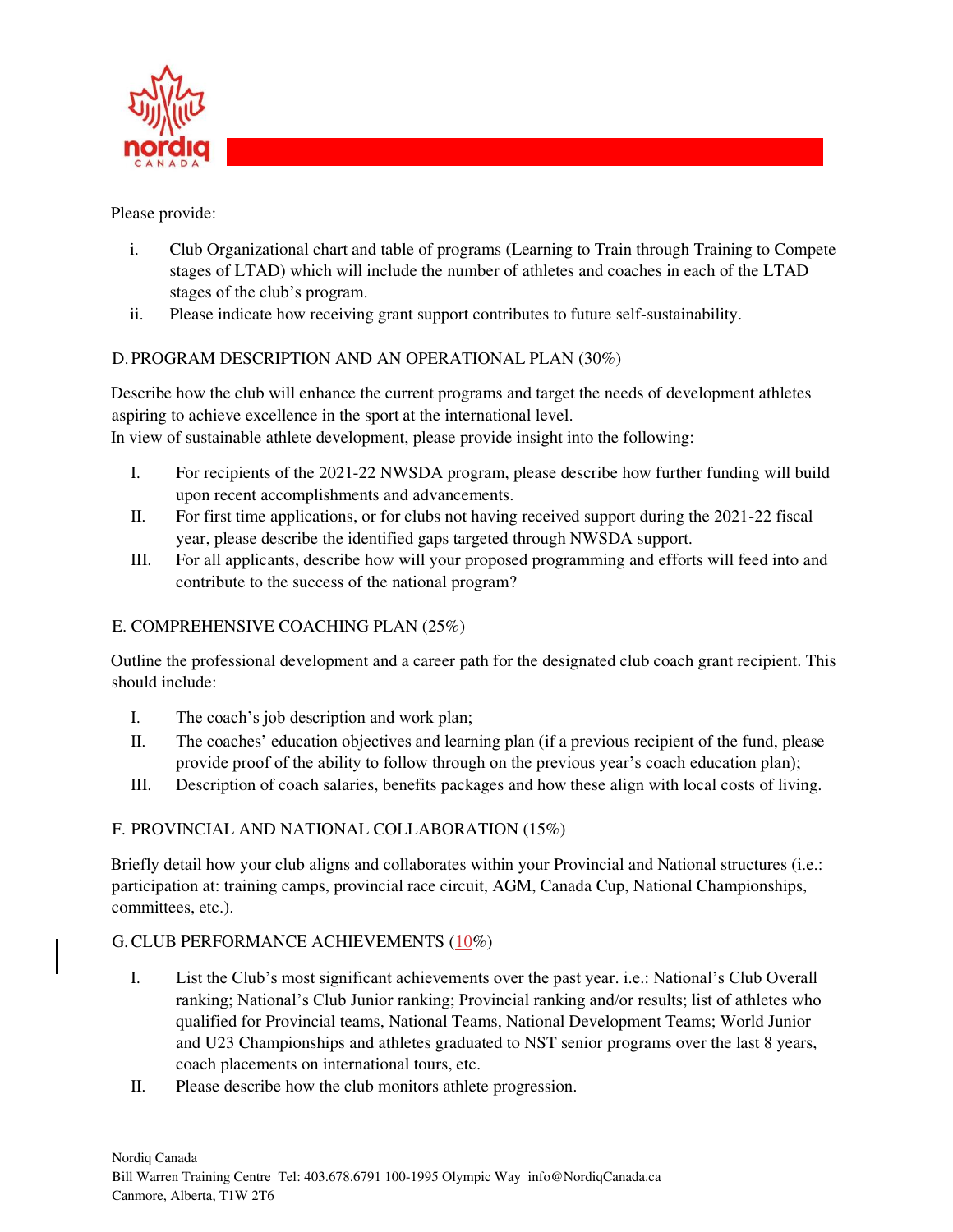

# H.OPERATIONAL BUDGET (10%)

Submit an estimated budget for the club's 2022-23 program, specifying the club's financial sources, membership, the amount requested from NWSDA and what those funds would be used to support as well as the percentage of funding represented through the grant and how this amount will be progressively assumed by the club.

| A                                                                                                                                                                                                                                        | B                                                                            |                                                                                            |                                                                                                                          |
|------------------------------------------------------------------------------------------------------------------------------------------------------------------------------------------------------------------------------------------|------------------------------------------------------------------------------|--------------------------------------------------------------------------------------------|--------------------------------------------------------------------------------------------------------------------------|
| Plans are detailed and<br>supported with realistic<br>and progressive<br>performance indicators.<br>Initiatives promote<br>sustainability and are<br>directly related to the<br>four guiding priorities<br>described in the<br>overview. | Plans address real<br>development needs and<br>means for achieving<br>these. | Plans provide little or<br>tenuous evidence of<br>either need and/or<br>potential success. | Proposal either lacks<br>details and supporting<br>elements and/or comprises<br>conflicting or incongruent<br>arguments. |

QUALITATIVE EVALUATION All criteria will be assessed using the following scale.

#### 5. PROPOSAL SUBMISSION DETAILS

Submit to: Stephen Novosad, Coach & Athlete Development Manager, snovosad@nordiqcanada.ca

Closing Date: June 30, 2022

- All applications will be reviewed by a Selection Committee designated by Nordiq Canada
- The Selection Committee will determine a short list of candidates to be sent to the NWSDA Board for final selection and approval.
- Successful candidates will be notified by phone and/or e-mail.

Please contact: Stephen Novosad, snovosad@nordiqcanada.ca, Tel: (819) 321-9460 for questions or concerns.

Clubs are highly encouraged to contact Nordiq Canada for clarification and assistance in preparing their application.

Notification of selections: July  $15<sup>th</sup>$ , 2022

Electronic submissions required. Please include the information required in Appendix A.